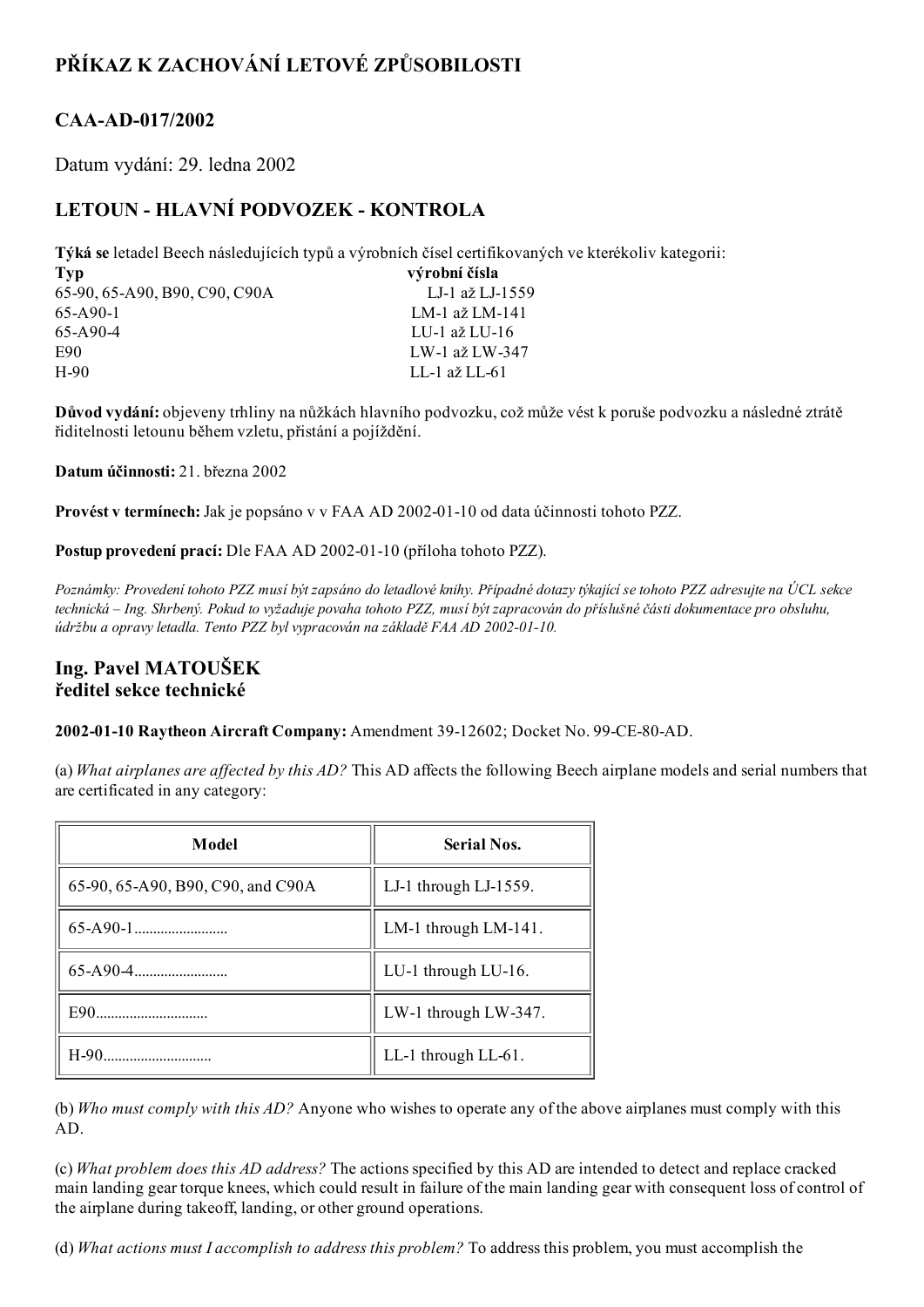following:

| <b>Actions</b>                                                                                                                                                                                                                                                                                            | Compliance                                                                                                                                                                                                                                            | <b>Procedures</b>                                                                                                                                                                                                               |
|-----------------------------------------------------------------------------------------------------------------------------------------------------------------------------------------------------------------------------------------------------------------------------------------------------------|-------------------------------------------------------------------------------------------------------------------------------------------------------------------------------------------------------------------------------------------------------|---------------------------------------------------------------------------------------------------------------------------------------------------------------------------------------------------------------------------------|
| (1) Inspect the main landing gear<br>upper torque knee and lower<br>torque knee for fatigue cracks.                                                                                                                                                                                                       | Inspect within the next 100 hours<br>time-in-service (TIS) after<br>February 22, 2002 (the effective<br>date of this AD), and thereafter at<br>intervals not to exceed 1,000<br>hours TIS.                                                            | Do the action following the<br>Accomplishment Instructions<br>paragraph of Raytheon Aircraft<br>Mandatory Service Bulletin SB<br>32-3134, Revision 1, Revised:<br>July 1999, and the applicable<br>airplane maintenance manual. |
| (2) If fatigue cracks are found in<br>the main landing gear torque<br>knees during any inspection<br>required by this AD, replace the<br>cracked torque knees.                                                                                                                                            | Before further flight after the<br>inspection.                                                                                                                                                                                                        | Do the action following the<br>Accomplishment Instructions<br>paragraph of Raytheon Aircraft<br>Recommended Service Bulletin<br>SB 32-3116, Issued: October<br>1999, and the applicable airplane<br>model maintenance manual.   |
| (3) When both the left and right<br>main landing gear upper and<br>lower torque knees are replaced<br>with new upper torque knees<br>(part number 50-810032-12) and<br>new lower torque knees(part<br>number 50-810295-25), the<br>repetitive inspection requirement<br>of this AD is no longer required. | You may replace all torque knees<br>at any time, except for those torque<br>knees that are found with evidence<br>of fatigue cracks. Such torque<br>knees must be replaced before<br>further flight, as required by<br>paragraph $(d)(2)$ of this AD. | Do the action following the<br>Accomplishment Instructions<br>paragraph of Raytheon Aircraft<br>Recommended Service Bulletin<br>SB 32-3116, Issued: October<br>1999, and the applicable airplane<br>maintenance manual.         |

(e) Can I comply with this AD in any other way? You may use an alternative method of compliance or adjust the compliance time if:

(1) Your alternative method of compliance provides an equivalent level ofsafety; and

(2) The Manager, Wichita Aircraft Certification Office (ACO), approves your alternative. Submit your request through an FAA Principal Maintenance Inspector, who may add comments and then send it to the Manager, Wichita ACO.

Note: This AD applies to each airplane identified in paragraph (a) of this AD, regardless of whether it has been modified, altered, or repaired in the area subject to the requirements of this AD. For airplanes that have been modified, altered, or repaired so that the performance of the requirements of this AD is affected, the owner/operator must request approval for an alternative method of compliance in accordance with paragraph (e) of this AD. The request should include an assessment of the effect of the modification, alteration, or repair on the unsafe condition addressed by this AD; and, if you have not eliminated the unsafe condition, specific actions you propose to address it.

(f) Where can I get information about any alreadyapproved alternative methods of compliance? Contact Steven E. Potter, Aerospace Engineer, Wichita Aircraft Certification Office, FAA, 1801 Airport Road, Room 100, Wichita, Kansas 67209; telephone: (316) 946

4124; facsimile: (316) 9464407.

(g) What if I need to fly the airplane to another location to comply with this  $AD$ ? The FAA can issue a special flight permit undersections 21.197 and 21.199 of the Federal Aviation Regulations (14 CFR 21.197 and 21.199) to operate your airplane to a location where you can accomplish the requirements of this AD.

(h) Are any service bulletins incorporated into this AD by reference? Actions required by this AD must be done in accordance with Raytheon Mandatory Service Bulletin SB 32-3134, Revision 1, Revised: July 1999, and Raytheon Recommended Service Bulletin SB 32-3116, Issued: October 1999. The Director of the Federal Register approved this incorporation by reference under 5 U.S.C. 552(a) and 1 CFR part 51. You can get copies from Raytheon Aircraft